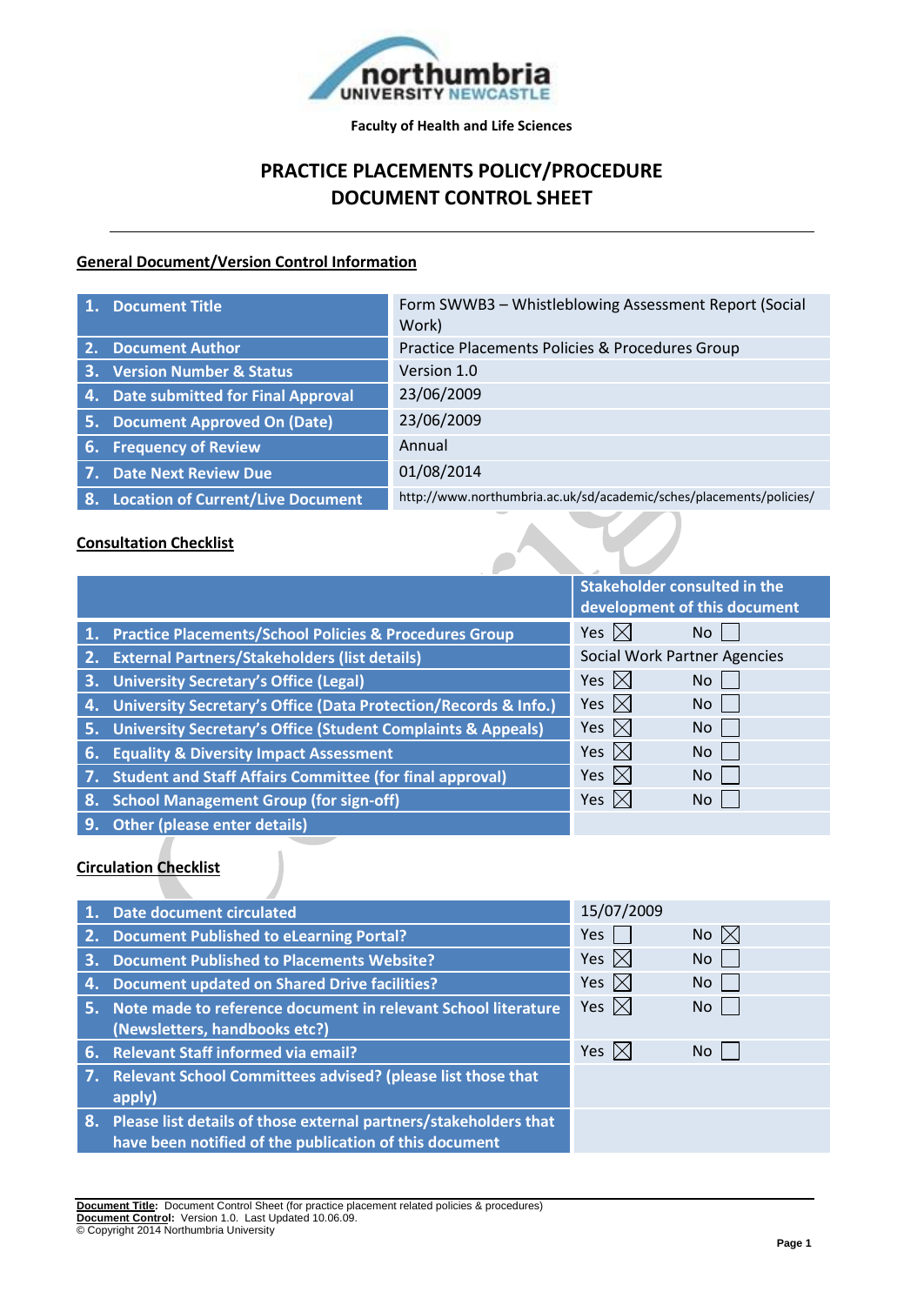

#### **Faculty of Health and Life Sciences**

## **FORM SWWB3 - WHISTLEBLOWING ASSESSMENT REPORT (Social Work)**

# **CONFIDENTIAL DOCUMENTATION**

Please complete this form electronically where possible, by commenting in the grey shaded dialogue boxes, tick boxes or selecting from a drop down menu. Data may also be entered manually into this form however when doing so, please write clearly using blue or blank ink only. Either print off or save as a Word document and forward as an email attachment to the Practice Placement Office at the address at the end of this form. A copy shall be retained within the applicant/student file and by the Practice Placement Office.

| <b>Case Identification Number</b>                                                                      |                             |
|--------------------------------------------------------------------------------------------------------|-----------------------------|
| <b>Student Name</b>                                                                                    |                             |
| <b>Student Programme, Year &amp; Level</b>                                                             |                             |
| <b>Student Home Address</b>                                                                            |                             |
| <b>Student Telephone Number</b>                                                                        |                             |
| <b>Student Mobile Telephone Number</b>                                                                 |                             |
| <b>Guidance Tutor</b>                                                                                  |                             |
| <b>Agency Practice Learning Co-ordinator</b><br>or Manager Contact Details                             |                             |
| <b>Programme Manager</b>                                                                               |                             |
| <b>Name and Address of Placement</b><br>Area where incident occurred (please<br>include the post code) |                             |
| <b>Date and Time of Incident</b>                                                                       | Click here to enter a date. |
| <b>Date Report Received</b>                                                                            | Click here to enter a date. |